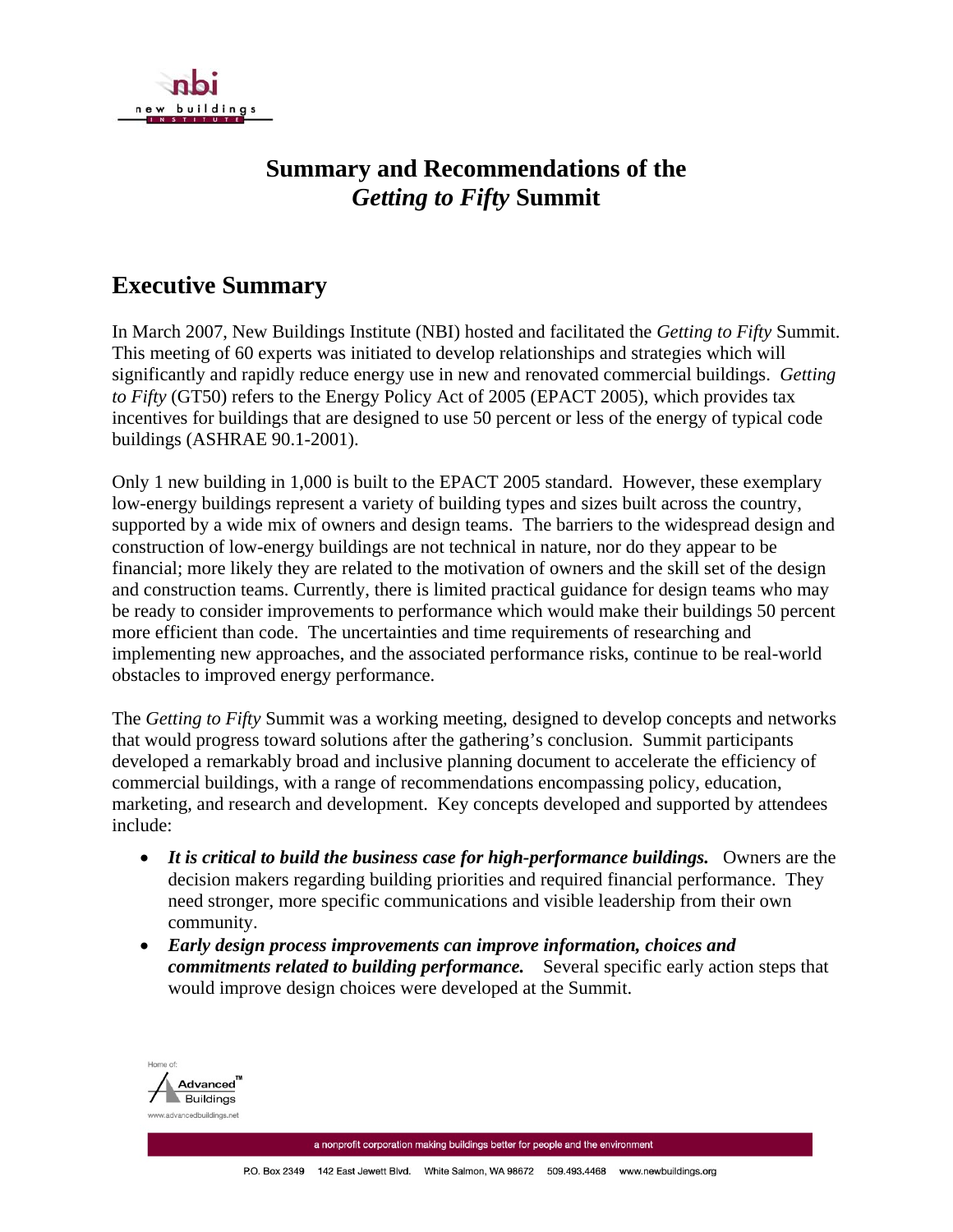- *Plug-and-play integrated technology packages can capture the next step in efficiency for lighting, heating, ventilation and cooling.* Examples of work underway are the US Department of Energy (DOE) Commercial Lighting Initiative, California Energy Commission (CEC) PIER Advanced Rooftop Unit with automated, embedded diagnostics, and, at the whole building level, ASHRAE's *Advanced Energy Design Guidelines* and NBI's *Advanced Buildings: Core Performance*.
- *Climate-responsive design is the design element most likely to lead to buildings with very low energy requirements.* Daylighting, natural ventilation and evaporative cooling represent complex interactions of technology, building form, controls and people. These interactions require both research and educational strategies to maximize their impact.
- *Feedback on measured building performance needs to be improved from several perspectives.* In order to improve the next design, design teams need feedback on the performance of previous design choices. Owners and operators need feedback on current performance to improve building operations.
- *Building case studies and post-occupancy evaluations are needed to reduce real and perceived risks of low-energy buildings.* A tiered strategy of case studies was conceived at the Summit, all of which include energy, financial and occupant comfort information. More support is needed for case study development and post-occupancy evaluations.
- *Tax incentives and progressive codes and standards are the public policy tools that will have the greatest impact in supporting the development of low-energy buildings.* Extension and expansion of the EPACT 2005 tax deductions are needed. Codes and standards must move more aggressively to reduce the carbon impacts of buildings.

NBI views the GT50 Summit as a starting point for an enhanced network to create a new class of low-energy buildings. The GT50 Summit was an experiment in collaboration and connective leveraging. Could a large group of organizations and individuals all committed to higher standards of energy efficiency in commercial buildings come together and blend efforts to accelerate the integration of this new class of buildings into the existing market landscape? The response of the group was a resounding "yes," while the resultant enthusiasm and list of next steps point to new ways of approaching and stimulating the market. Through the work at the Summit, a new and powerful commitment to collaborate was established and communicated.

This document is viewed as an action step rather than simply the summing up of an exceptional meeting. Improving building energy efficiency should be a fundamental tenet of programs and policy to mitigate climate change. This report provides the foundation for action on that critical work by a new network of experts, advocates and businesses. NBI is committed to facilitating and supporting this network in several ways:

- The key results of the GT50 Summit have already shaped future planning at NBI. GT50 activities are at the core of NBI's strategic development for the next few years.
- NBI is expanding its website to better support GT50 participants in a more collaborative and interactive way. The GT50 aspects of the website will initially focus on the major action categories discussed in the *Moving Forward* section of this document.
- Key strategies developed at the Summit are being advanced to organizations that might be interested in joint development projects.
- NBI will host additional meetings that focus on elements of the GT50 Summit results and will be discussing organization and priorities with Summit participants.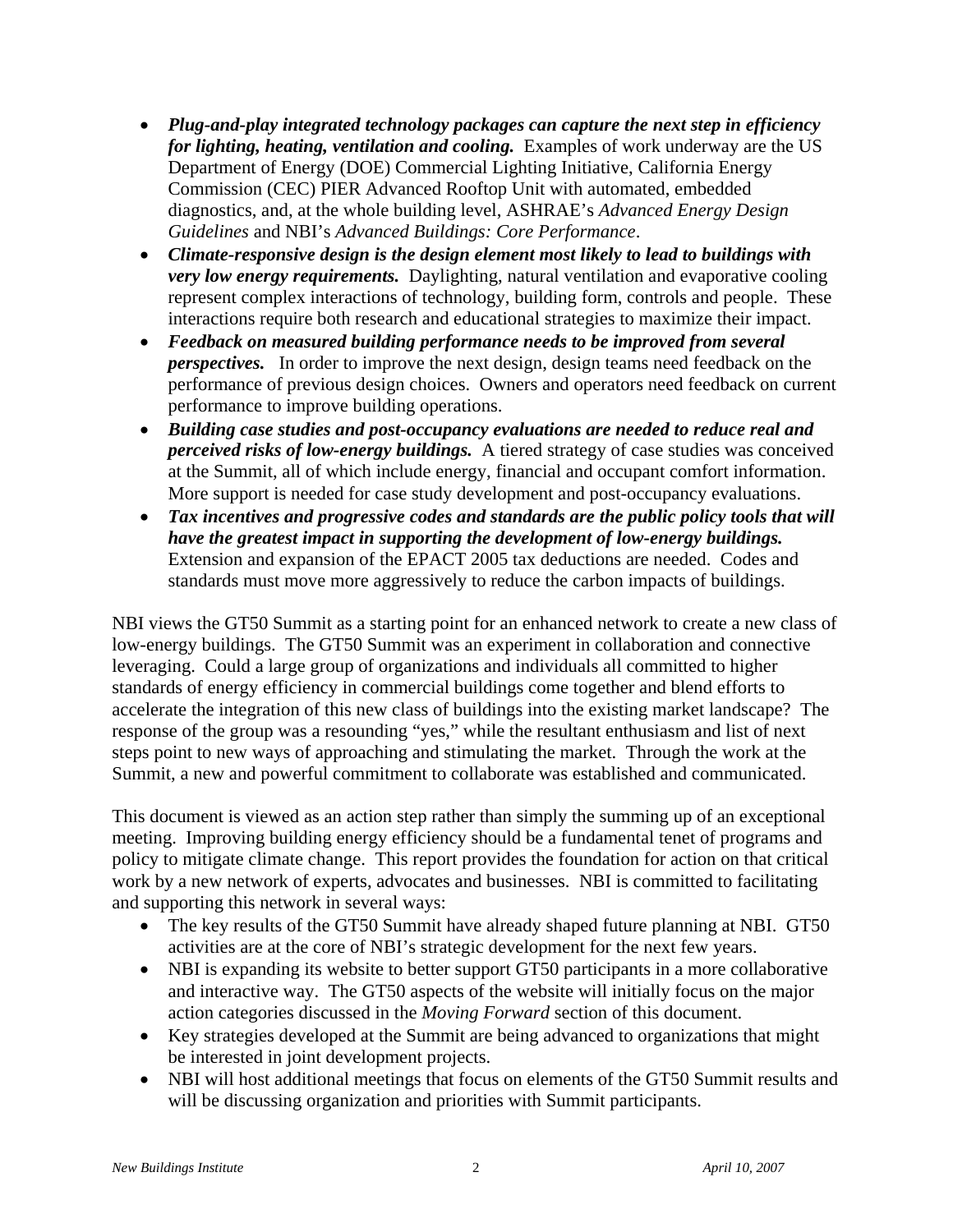## **Introduction**

In 2006, New Buildings Institute began researching new commercial buildings in the United States that were designed to be significantly more energy efficient than typical construction. This exercise was driven in part by NBI's interest in supporting the Energy Policy Act of 2005, which includes tax deductions for new buildings that are designed to use 50 percent less energy than buildings constructed to ASHRAE 90.1 – 2001 levels. Another motivator was the need to identify the types of energy efficiency strategies adopted in the marketplace by designers and/or owners of extremely energy-efficient buildings (referred to as low-energy buildings). NBI reviewed a wide variety of databases and case studies and assembled an on-line database (www.newbuildings.org/gtf) and a slide show/presentation on the results.

NBI located approximately 100 buildings built in the past 5 years that would meet, or come close to meeting, the EPACT 05 standard. Key findings of the review included:

- Buildings designed to this level of efficiency represent fewer than 1 in 1,000 of buildings designed and constructed in the U.S. annually.
- The range of building types and sizes was extremely large, from warehouses to medical office buildings, and range from a few thousand to nearly 1,000,000 square feet.
- Costs of the projects varied greatly, from under \$100 to nearly \$400 per square foot, for reasons that had little or nothing to do with their efficiency features.
- Although low-energy buildings were found across the country, more were located in states with strong energy efficiency programs, and fewer buildings were located in hot, humid climates.
- The most common efficiency design features listed were daylighting and advanced control strategies (referenced in nearly all projects), while innovative features such as natural ventilation and underfloor air/displacement ventilation were present in 20 to 40 percent of the projects.
- Several projects reduced designed energy use by 70 to 80 percent, a level that could easily lead to a net-zero-energy building with a moderate size photovoltaic array.

The broad conclusion drawn from this set of projects is that low-energy buildings of various types and sizes can be built today across the country, supported by a wide mix of owners and design teams. However, just a few buildings attempt to reach this performance level. The barriers to the widespread design and construction of low-energy buildings are not technical in nature, nor do they appear to be financial, but are more likely related to the motivation of the owners and the skill set of the design and construction teams. A second important conclusion is that this class of low-energy buildings is poorly understood and that, with some notable exceptions, actual performance (including energy performance, financial performance, occupant satisfaction and marketplace acceptance) is largely unverified.

NBI is not the only organization interested in buildings that reduce energy use by 50 percent. The American Society of Heating, Refrigerating and Air-Conditioning Engineers (ASHRAE) is producing a series of *Advanced Energy Design Guides* focused on achieving a 50-percent energy reduction. The 2030 Challenge references a near-term (2010) goal for buildings to use half as much energy as average buildings, a position that has received support from the American Institute of Architects (AIA) and the U.S. Conference of Mayors, among others. The US Green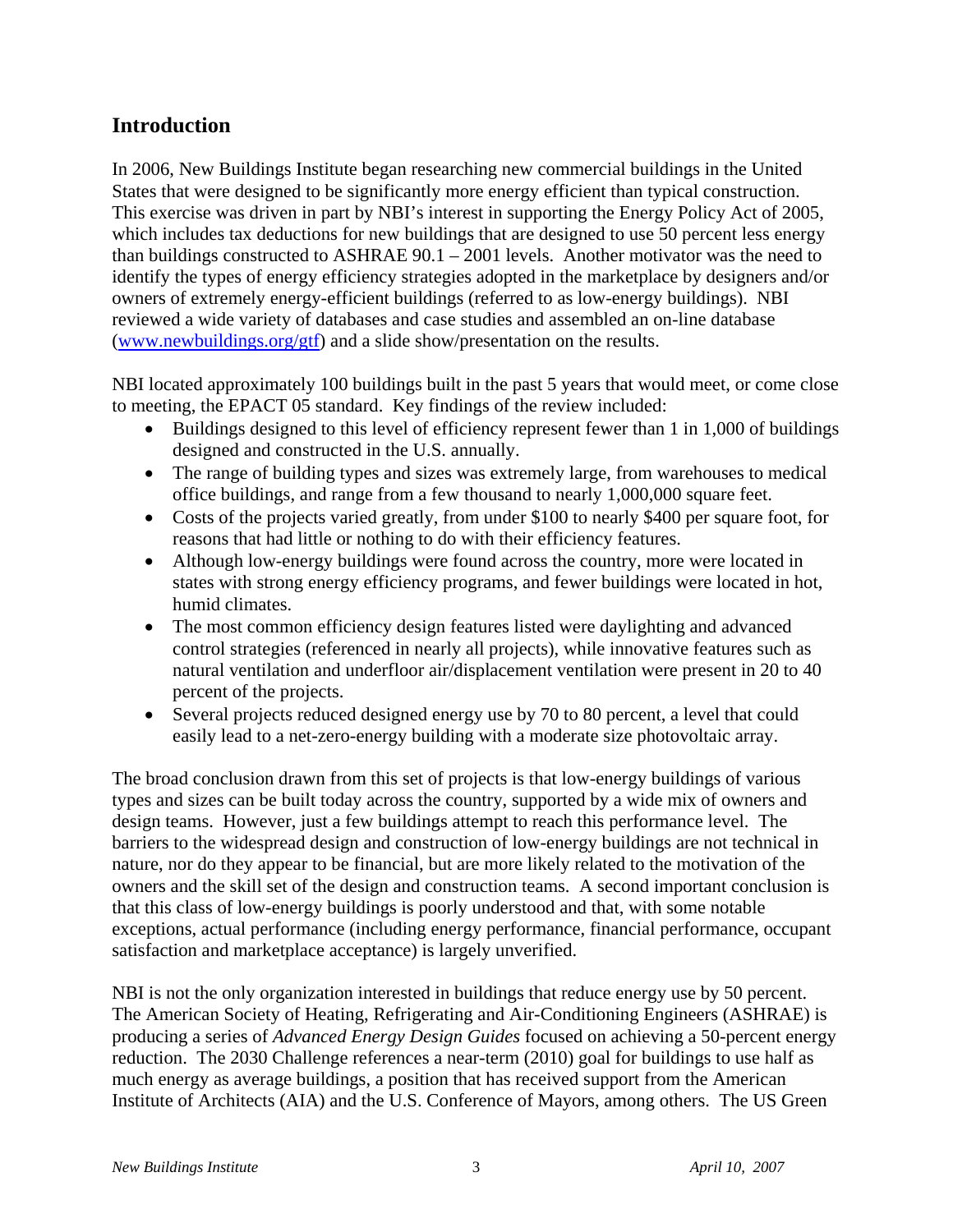Building Council (USGBC) recognizes energy efficiency as part of its LEED program, and many gold and platinum LEED buildings are represented in the *Getting to Fifty* database.

## **Meeting Agenda and Structure**

With this expanding attention to buildings that use 50 percent less energy, NBI developed the concept of a two-day working gathering of energy experts from a broad spectrum of interests to develop strategies to accelerate low-energy buildings into the marketplace. The meeting, called the *Getting to Fifty* Summit, aimed to pool resources and expertise focusing on the following areas:

- What additional technical guidance needs to be developed?
- How can training be developed and supported for design professionals?
- What are the best strategies to increase owner interest?
- How can emerging technologies and design practices be accelerated into the market?
- How can existing resources be linked to support the goal?
- What other gaps and/or barriers exist that might impede progress towards the *Getting to Fifty* goal?

Sixty key decision makers, advocates and design professionals met at the Emory University Conference Center in Atlanta, Georgia, for a two-day retreat to work through detailed strategies and enhance linkages between organizations and resources. Support for the *Getting to Fifty* Summit was provided by the Energy Foundation and EPA Energy Star through grants that support NBI activities, and by NBI's sponsor organizations. Attendees included representatives from:

- *Government*: US Environmental Protection Agency, California Energy Commission, New York State Energy Research & Development Authority
- *Design Professional Organizations*: American Institute of Architects, American Society of Heating, Refrigerating and Air-Conditioning Engineers, US Green Building Council, Illuminating Engineering Society of North America
- *Energy Efficiency Advocates/Policy*: Natural Resources Defense Council, American Council for an Energy Efficient Economy, Alliance to Save Energy, 2030 Challenge
- *Utilities*: National Grid, Pacific Gas & Electric, Northeast Energy Efficiency Partnerships, Northwest Energy Efficiency Alliance
- *National labs:* Lawrence Berkeley National Laboratory, Pacific Northwest National Laboratory, Oak Ridge National Laboratory and National Renewable Energy Laboratory
- *Business Organizations*: Development community, design firms, Wal-Mart
- *Selected exemplary practitioners and university faculty*
- *Trade press*
- *Foundations focused on climate change and sustainability*

The GT50 Summit began the evening of March 7 and concluded on March 9, 2007. The opening reception focused on presenting examples of low-energy buildings from around the country, many of which were designed or managed by attendees at the Summit. After the first evening, the PowerPoint presentations were put away, and the remainder of the meeting consisted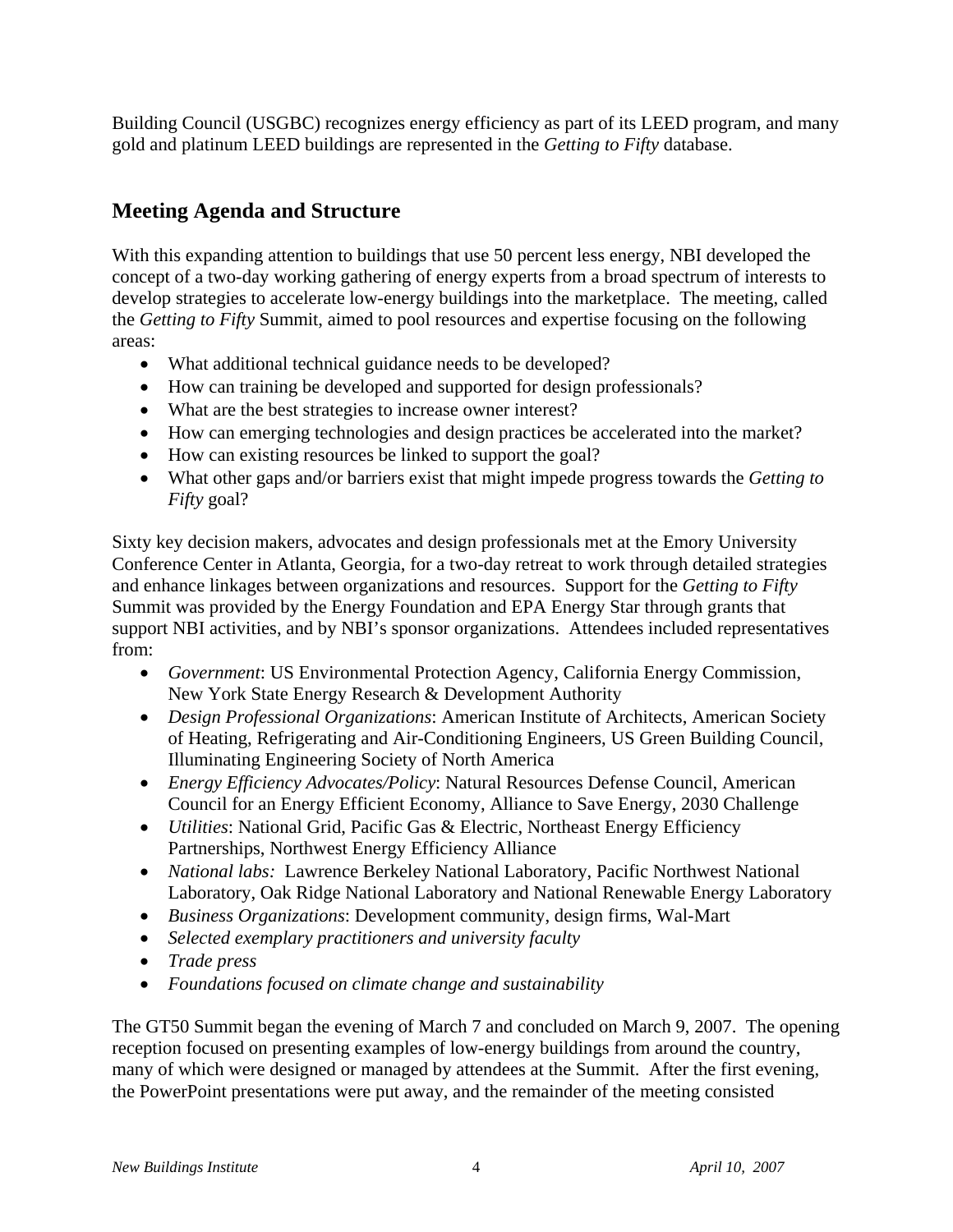primarily of facilitated, small-group working sessions designed to identify ways to accelerate building energy efficiency. The initial small groups focused on five areas:

- Design Strategies
- Research and Technology
- Public Policy
- Owners and Operators
- Education and Training

By the end of the first day the small groups had identified over 100 possible strategies to accelerate energy efficiency in buildings. These options were sorted and organized by NBI staff overnight, and prioritized through a group exercise the next morning. The Summit then reorganized into "affinity groups" around a set of the highest priority strategies to develop additional networks and initial action plans. Affinity groups were self-selected based on interest and involvement in topic areas.

### **Recommendations**

A few key themes especially resonated with the participants at the GT50 Summit and form the basis for a core of action going forward. These themes were reflected in the working group reports and demonstrated by the identification of priorities and the establishment of action plans in the closing sessions of the GT50 Summit. Listed below, these key themes provide a sense of the critical areas where action is needed to accelerate energy efficiency in commercial buildings.

Each theme is followed by specific action items. The highest priority action items, as rated by the attendees at the Summit, are **listed in bold.** In some cases, multiple groups recommended similar highly rated action items, which are shown in **bold** within each group.

#### *Build the Business Case*

Owners are the critical decision makers regarding building priorities and required financial performance. While there is compelling evidence that green/high-performance buildings can outperform standard construction from a variety of perspectives, stronger, more specific communications and visible leadership are needed to hasten action by owners and developers.

- **Strengthen and/or form owners' coalitions relative to energy-efficiency goals.** Anoint a team of early doers with sufficient square footage to make a difference, e.g. a *Billion Square Foot Club*. These owners can drive vertical supply chains to improve access to high-performance products and services, take part in applied research to hone the technology and serve a key leadership role.
- **Provide financial incentives (e.g. government, utility) that are scaled to measured performance.** The most efficient buildings should earn higher incentives, but the incentives should be linked to measured performance, not simply design expectations.
- **Continue to provide to the market early case studies that build the business case.** Sufficient case studies are needed so that there are case studies specific to the various building/owner types and climates.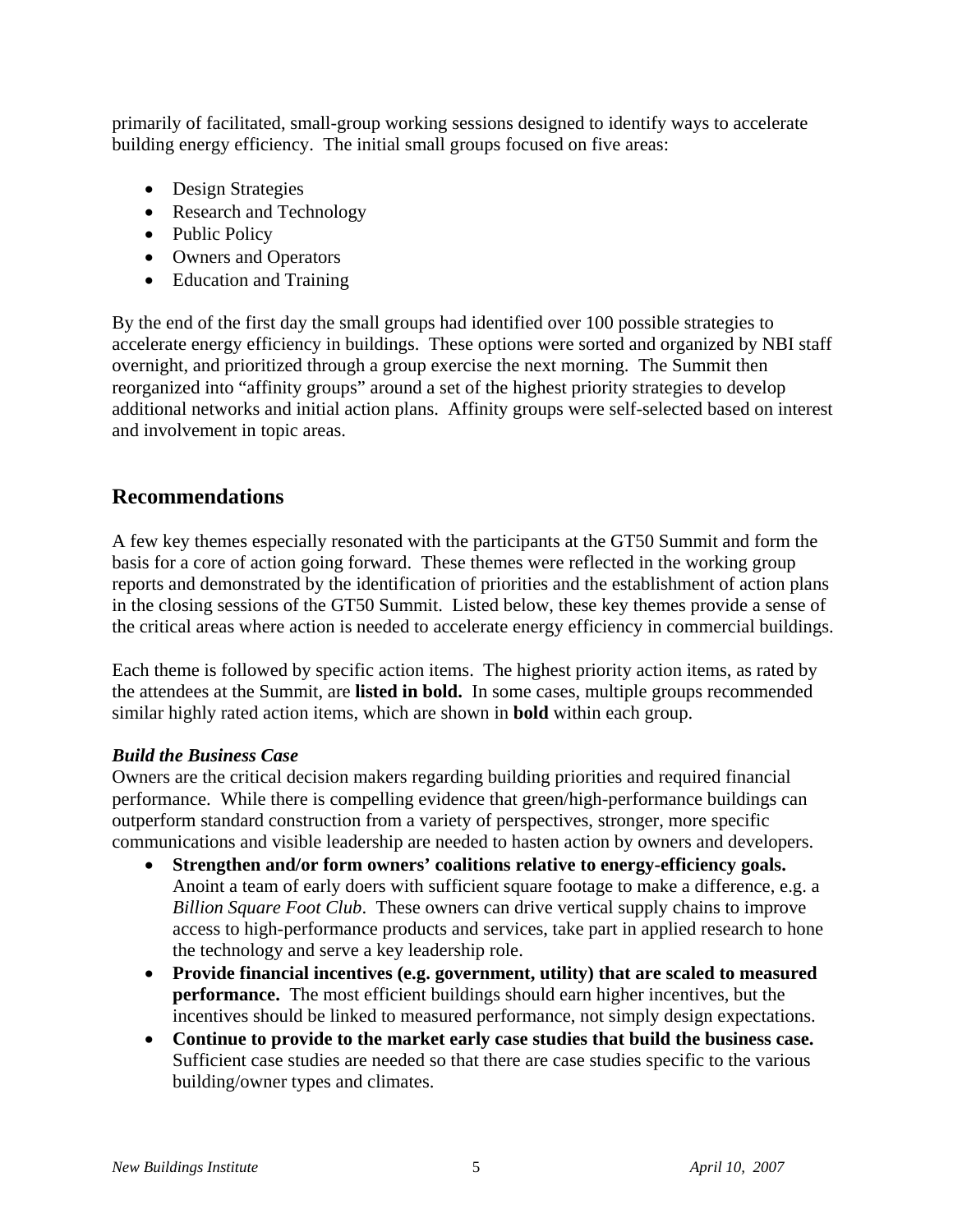- **The designation of "Class A-plus" office space should be restricted to LEED Gold or better buildings.**
- All government entities should build or lease only high-performance space.
- Research and develop client needs and values to assist business case development.

#### *Assemble Advanced Technical Solution Sets*

While RD&D needs to continue on new technologies, tremendous energy efficiency can be gained by more limited development to improve the usefulness of existing technologies and design strategies. Both areas are covered in the points below:

- **Engineer technologies by geographic/climate region, with an emphasis on passive technologies such as daylighting, natural ventilation and advanced evaporative cooling.**
- **Develop intelligent energy storage systems, whether grid based, district scale or onsite.**
- **Develop plug-and-play integrated technology packages for lighting, heating, ventilation and cooling.** Examples of work underway are the DOE Commercial Lighting Initiative and the CEC-PIER Advanced Rooftop Unit.
- Develop a Research and Development plan specific to building types and regional strategies.

#### *Improve Operational Performance*

It is not enough to *design* more efficient buildings; these buildings must also be properly managed and operated to maintain and improve performance. There continues to be a gap between constructing and operating the buildings, especially related to controls. New diagnostic tools are emerging. With new design strategies and technologies being incorporated in lowenergy buildings, a focus on operational performance has even greater importance.

- **Significantly broaden the implementation of post-occupancy evaluations on lowenergy buildings**. Operational performance aspects of these buildings need to be understood.
- **Design controls to be more usable and workable for building operators; envision an iPod-like interface.** Develop intuitive feedback/metering/dashboard design to support building operations for varying levels of building complexity.
- **Improve operations and maintenance training and greatly improve the skills and number of building operators to meet future needs.**
- Add better information technology to building operations, starting with basic energy and demand characteristics.

#### *Ramp Up Educational Strategies*

Education is needed at all steps in the decision and implementation chains. Generally, the stories about low-energy buildings need to be told, with an emphasis on accomplishments, regional context and lessons learned.

• **Develop a multi-week post-graduate institute that can rapidly bring practicing design and management professionals to a higher level of proficiency in the development of high performance /sustainable buildings.** Initial development could be coordinated nationally, then offered at several colleges and universities around the country and on-line.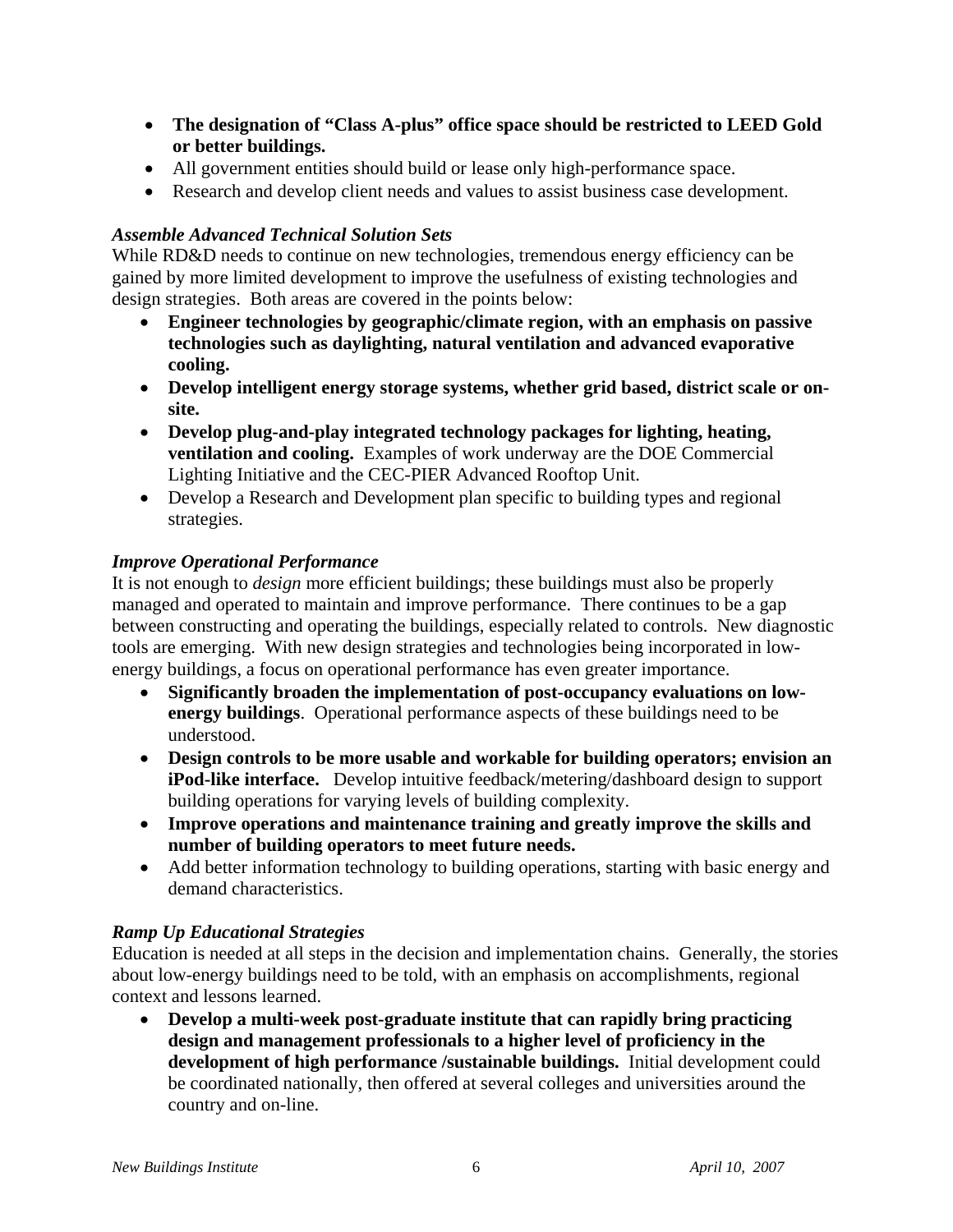- **Develop and communicate additional case studies to various audiences (architects, engineers, owners, operators), including detailed energy performance on the country's best performing buildings.**
- **Create a training and marketing pilot to increase the "grey-collar" workforce needed to manage building energy use and data.** The grey-collar concept combines the operational trench work (blue collar) needed to run buildings with the growing level of information technologies and controls (white collar) skill base. The marketing would build awareness among owners of this skill set's value and attract new workers to this critical field.
- Enhance college curriculum related to sustainability and energy efficiency strategies for programs in engineering and architecture. Support the 2010 initiative.

#### *Develop New Tools for Design Support*

Beyond the educational strategies and case studies referenced above, the design community needs additional tools to support improved designs.

- **Develop tools to quantify energy options early in the design process.** For simple buildings, this might be a list of the top "How To" guidelines to improve energy performance such as ASHRAE's *Advanced Energy Design Guidelines* series or NBI's *Advanced Buildings: Core Performance*.
- **Create feedback loops from building operations to the design process.** To improve future practice, design teams need to better understand real-world performance issues.
- Include performance metrics in design contracts. Design teams should work with targets and have reasonable responsibility and/or incentives to meet targets.

#### *Provide Significant Policy Carrots and Sticks*

To significantly accelerate progress toward highly efficient buildings, public policy must support and/or require efficiency. There are policy options at the national, state and local level that can support efficiency.

- **Extend and expand the tax deductions for commercial buildings in EPACT 05.** Ensure that the administrative system is transparent and workable.
- **Develop building energy performance standards and/or significantly ramp up energy code stringency.** These options are probably the only way to move large chunks of the market.
- **At the national level, adopt a program similar to the Oregon Business Energy Tax Credit.** The Oregon program has proven both effective and flexible in encouraging greater energy efficiency in buildings.
- **Accelerate low-energy/green building permitting and density bonuses at the local level.**
- **Enact a carbon tax.**
- All public buildings should receive an Energy Star score and pursue Energy Star Labels.
- Scale incentives to the level of performance; e.g., provide bonuses proportional to the level of demonstrated efficiency for utility and green building programs.

#### *Clarify and Align Performance Metrics*

There are a wide variety of building-performance metrics in the marketplace. Some key metrics are based on the building as designed (which may not include all building loads, many of which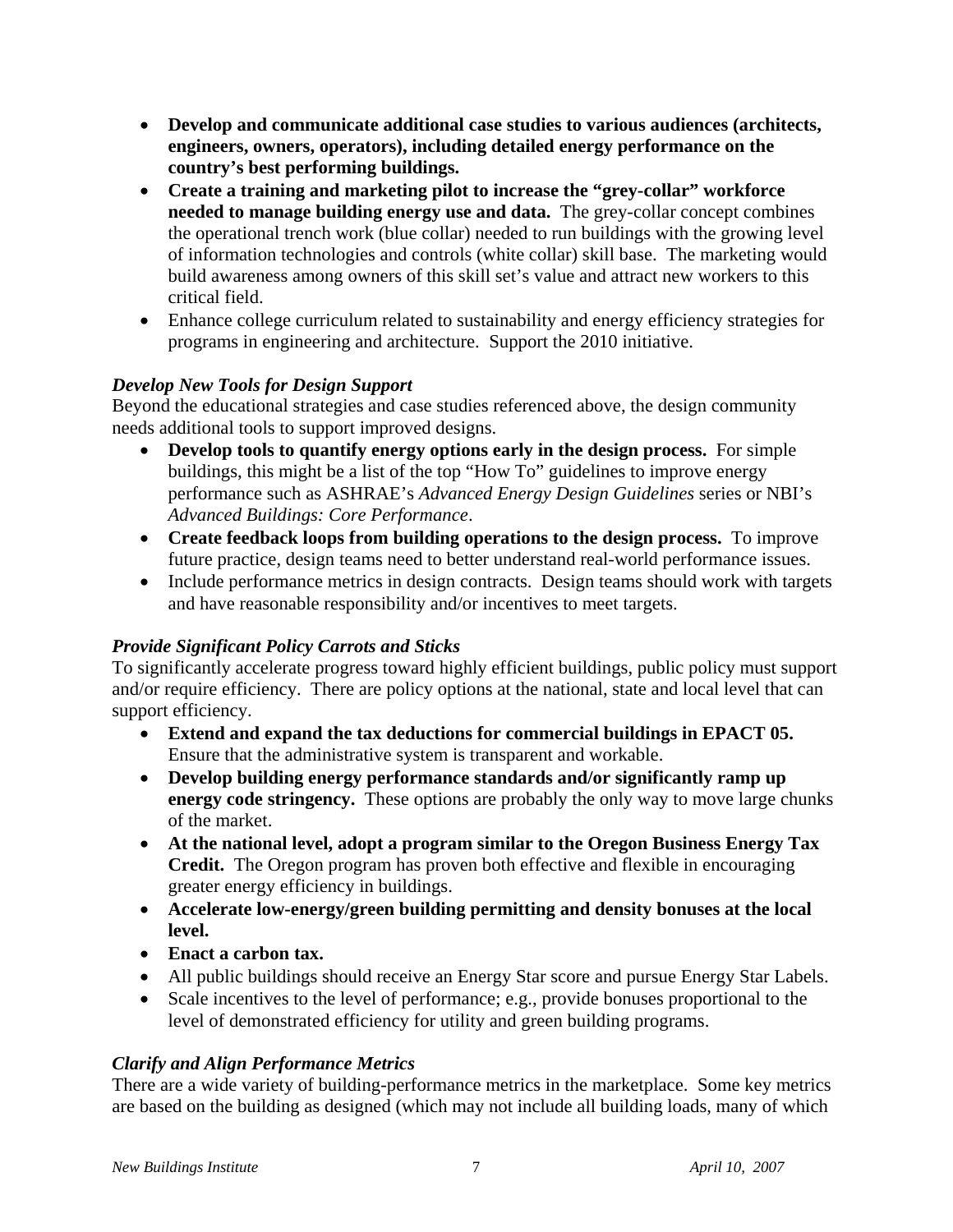are more related to occupant use), while others are based on measured performance. With the emphasis on carbon reduction, source energy vs. site energy is also important. The variety of metrics causes marketplace confusion when discussing performance, and alignment of metrics with carbon reduction goals is desired. This area was not a major focus of the GT50 Summit, primarily because ASHRAE, AIA and USGBC have already begun discussions on this topic. EPA joined the limited discussion that occurred at the Summit. The key action needed is continued work to align and clarify performance metrics among the key parties, which might include:

- Complete additional research and analysis to determine how design-related metrics relate to measured performance values.
- Consider a scale that includes two performance measures: *As-Designed* and *As-Operated*.

## **Moving Forward: Action Plans for Key Recommendations**

An intentional aspect of the GT50 Summit was enhancing development of networks around topic areas to encourage the development of ongoing action. Initial meetings of these "affinity groups" focused on particular topics convened briefly at the Summit to develop the first steps of action plans. The seven topics selected represent recommendations receiving the most votes during earlier discussions and activities. Note that three of the seven focus on measuring and using building performance information, an area that clearly needs additional attention .

The following section presents the topics selected by GT 50 participants for their attention and input on the final day of the meeting. The priority steps are listed.

*1) Business Case for High-Performance Buildings.* Specifically discussed in the *Recommendations* section of this report, this group included discussion of an owners' coalition on low-energy buildings. Recommended initial activities included:

- Create a chart of different audiences for the business cases and determine the status of current case study quality.
- Convene a leadership group around the hottest markets and link to the Clinton Climate Initiative and BOMA.
- Review the available resources and link together through the web.

*2) Feedback of Measured Performance Information to Design Better Buildings and Improve Building Operations.* Gathering useful measured performance data was a topic covered in several of the breakout groups discussed earlier. The affinity group meeting set a goal of making performance monitoring and verification and feedback on metrics standard practice. Among the early steps suggested were:

- Identify the existing activities moving in this direction.
- Develop feedback tools and routes.
- Develop contract language for design teams to address building performance (e.g., performance contracting).
- Create "pilots" with large owners.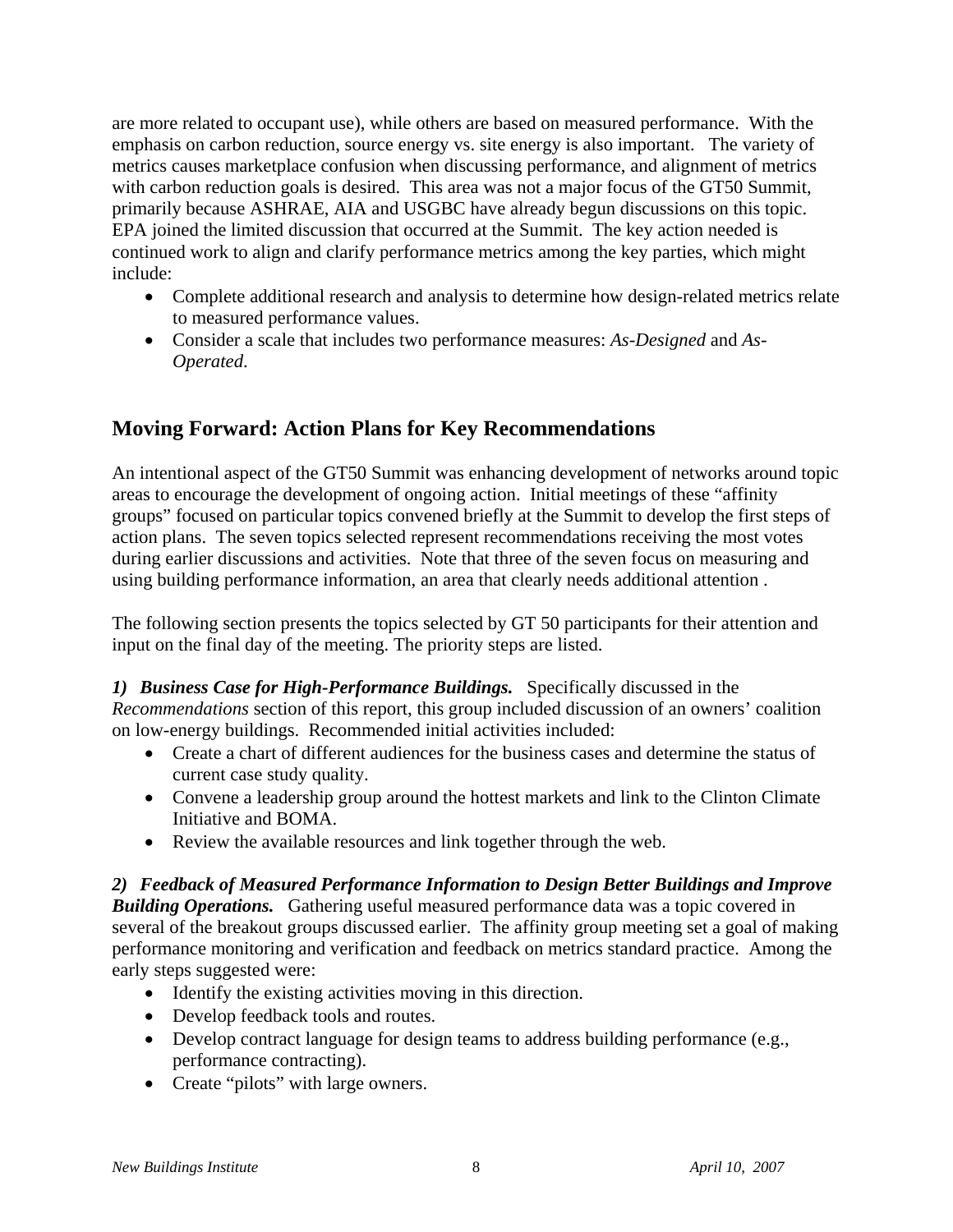*3) Early Design Process Improvements.* Several specific early action steps were developed in this affinity group, including:

- Promote and expand public programs (e.g. utility programs) that bring energy consulting to design teams.
- Develop tools to assist the charrette process to improve effectiveness.
- Develop system tools that identify design strategies for specific building types.
- Require energy performance in the Request for Proposals/Request for Qualifications processes.

*4) High-Performance Building Case Studies.* The focus of this group was obtaining additional case studies, particularly of buildings in the GT50 data set. Initial actions were:

- Utilize the DOE High-Performance Buildings database to coordinate access to case studies. Many more case studies of high-performance (low-energy) buildings are needed.
- Develop a tiered strategy of detailed case studies (\$100,000 per project, with subsystem performance monitoring), independently verified case studies (\$10,000 per project, with carefully documented performance information), and self-reports (\$1,000 per project, submitted by owners or design teams using some standard information fields).
- Incorporate occupant satisfaction along with energy performance in order to accelerate its profile as a critical metric.
- Create a marketing strategy for the use and distribution of case studies.

*5) Post-Occupancy Evaluation* This group proposed a more formal sharing of information from several active groups (Green Building Alliance, Center for the Built Environment, etc.) followed by a planning session in the fall of 2007. Information sets for post-occupancy evaluations need to be defined, market interest assessed and a marketing strategy needed. NBI is currently piloting a very simple post-occupancy evaluation and will make its literature review, development issues and current status available at www.newbuildings.org. NBI may be an appropriate organization to host or co-host the fall 2007 planning session.

- *6) Progressive Codes and Standards* This group suggested three initial areas of focus:
	- Improve multi-level codes and code enforcement with progressive codes linked to high performance buildings.
	- Develop regulatory assurance of continued building performance such as time-of-sale requirements.
	- Consider new approaches to appliance standards such as regional differentiation for climate-related equipment.

*7) Climate-Responsive Design* This group focused on developing whole-building strategies and equipment solutions that include controls. Initial suggested steps include:

- Research and matrix what works regionally.
- Identify strategies that have the most immediate impact.
- Dedicate research, design and development regionally.
- Regionalize codes and standards to provide optimal solutions.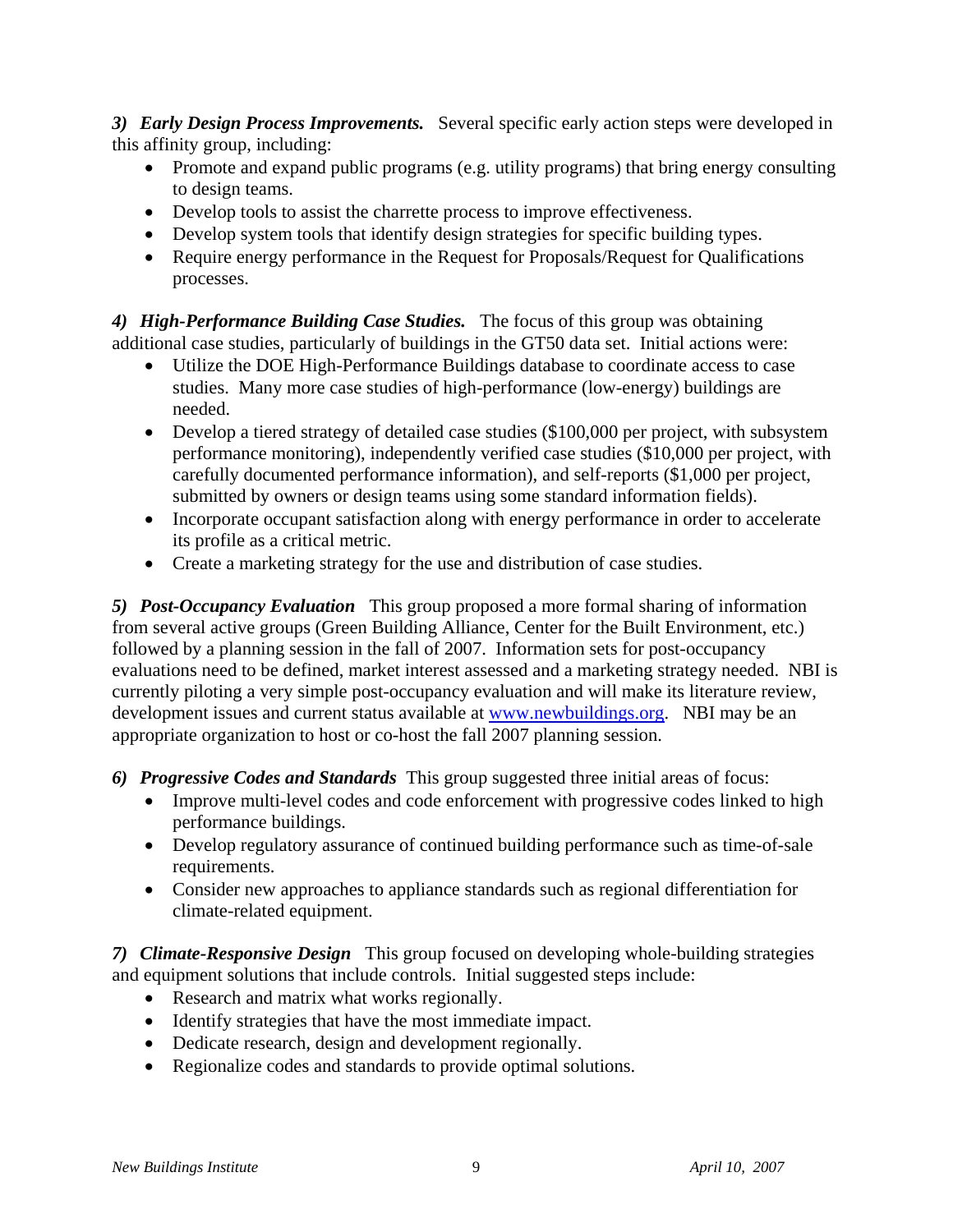NBI is committed to facilitating and supporting the network moving forward with these action plans in several ways.

First, the key results of the GT50 Summit have already shaped future planning at NBI; *Getting to Fifty* activities are at the core of NBI's strategic development over the next few years. Progress and results on these strategic activities will support continuing efforts to accelerate building efficiency.

Second, NBI is expanding its website to include additional materials to support GT50 participants. The *Getting to Fifty* aspects of the website will be more collaborative and interactive, offering a place for the network to converse. More detailed action plans will be posted online by May 1, 2007, along with additional information and links. The *Getting to Fifty* section of the NBI website (www.newbuildings.org/gtf), will be updated regularly and begin to serve as a community bulletin board on these topic areas and refer interested parties to other relevant websites.

Third, NBI is advancing key strategies to organizations that might be interested in joint development projects. Discussions have already been held with several organizations on improving performance measurement and development of an owners' group.

Fourth, NBI will host additional meetings that focus on elements of the GT50 Summit results. One smaller meeting has already occurred - NBI staff and Board met with DOE staff to discuss the outcomes of the Summit and how better collaboration can be supported. The Board also committed to pursuing a second GT50 Summit; NBI staff will be talking with other organizations about the goals and key organizational elements of future gatherings.

## **Conclusions**

NBI views the *Getting to Fifty* Summit as a starting point for an enhanced network to create a new class of low-energy buildings. The Summit was an experiment in collaboration and connective leveraging. Could a large group of organizations and individuals committed to higher standards of energy efficiency in commercial buildings come together and blend their efforts to accelerate the integration of this new class of buildings into the existing market landscape? The response of the group was a resounding "yes," while the resultant enthusiasm and list of next steps point to new ways of approaching and stimulating the market. Through the work at the Summit a new and powerful commitment to collaborate was established and communicated.

*Getting to Fifty* Summit participants developed a remarkably broad and inclusive set of plans to accelerate the efficiency of commercial buildings with a range of recommendations encompassing policy, education, marketing, and research and development. This document is viewed as an action step rather than simply the summing up of an exceptional meeting. Improving building energy efficiency should be a fundamental tenet of programs and policy to mitigate climate change. This report provides the foundation for action on that critical work.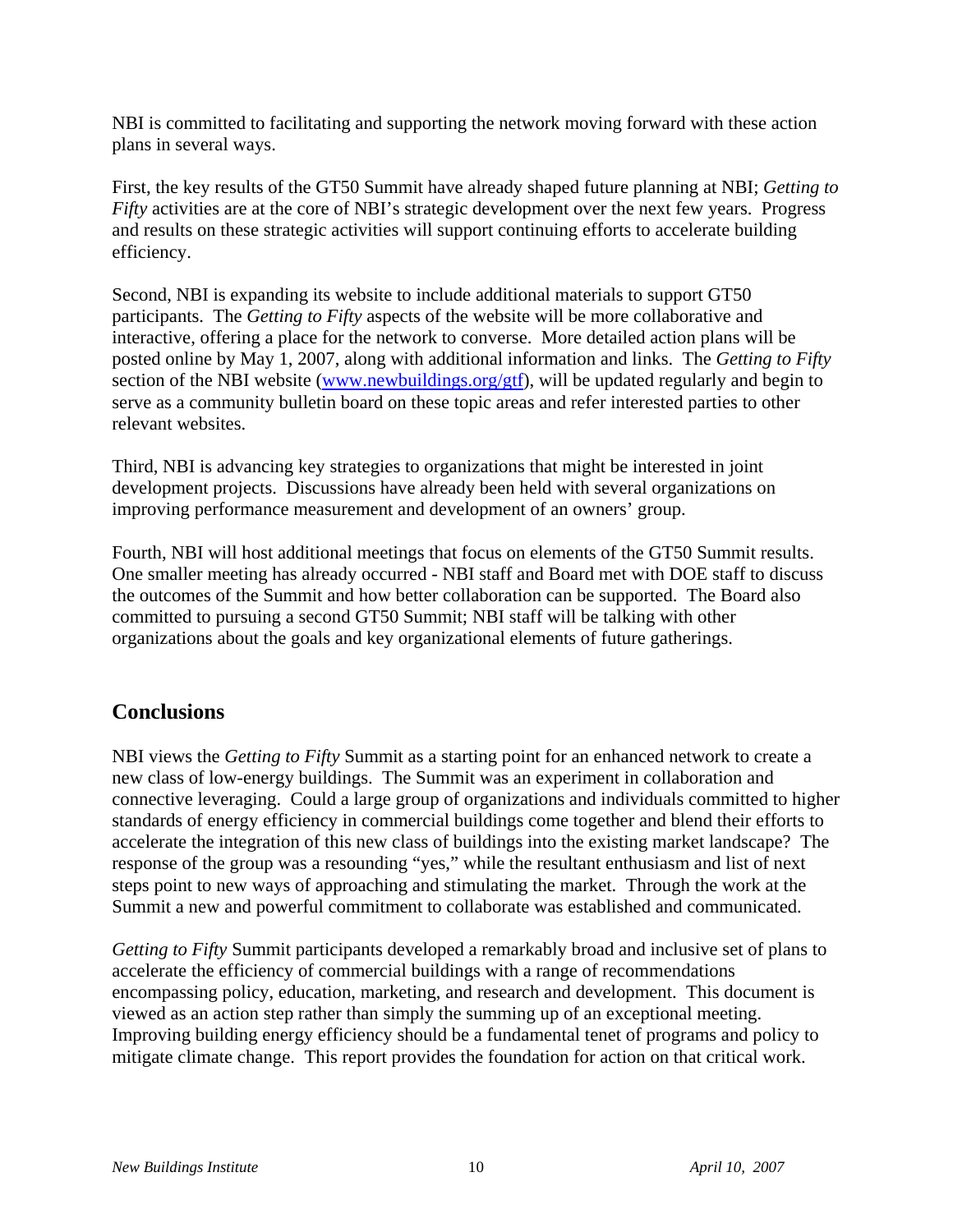# *Getting to Fifty* **Summit Attendees**

| <b>Adam Hinge</b>      | <b>Sustainable Energy Partnerships</b>            |
|------------------------|---------------------------------------------------|
| Alexandra Sullivan     | <b>US EPA</b>                                     |
| <b>Andrew Nicholls</b> | Pacific Northwest National Laboratory             |
| Andy Mangan            | US Business Council for Sustainable Dev.          |
| Ann Peterson           | California Energy Commission                      |
| <b>Blair Hamilton</b>  | Vermont Energy Investment Corp.                   |
| <b>Brendan Owens</b>   | <b>USGBC</b>                                      |
| <b>Bruce Hunn</b>      | <b>ASHRAE</b>                                     |
| Carol Jones            | Pacific Northwest National Laboratory             |
| Dan Nall               | <b>Flack and Kurtz</b>                            |
| David Goldstein        | <b>Natural Resources Defense Council</b>          |
| David Vasnaik          | Pacific Gas & Electric                            |
| Dennis Creech          | Southface                                         |
| Dennis Wilde           | Gerding Edlen                                     |
| Dick Bourne            | UC Davis Western Cooling Efficiency Center        |
| Ed Mazria              | 2030 Challenge                                    |
| G.Z. Brown             | University of Oregon Daylighting Lab              |
| Harry Misuriello       | <b>Owens Corning</b>                              |
| Harvey Bryan           | Arizona State University                          |
| <b>Harvey Sachs</b>    | <b>ACEEE</b>                                      |
| <b>James McClendon</b> | <b>Wal-Mart Stores</b>                            |
| Jason McLennan         | Cascadia Region Green Bldg. Council               |
| Jean Lupinacci         | <b>US EPA</b>                                     |
| <b>Jeff Harris</b>     | <b>Alliance to Save Energy</b>                    |
| John Jennings          | Northwest Energy Efficiency Alliance              |
| John Kennedy           | Green Building Studio                             |
| Karen Butler           | <b>US EPA</b>                                     |
| Karl Brown             | California Inst. for Energy $\&$ the Environment  |
| <b>Kent Peterson</b>   | <b>ASHRAE/P2S Engineering</b>                     |
| Kevin Flynn            | <b>IESNA/Kiku Obata</b>                           |
| Lee DeBaillie          | <b>Energy Center of Wisconsin</b>                 |
| <b>Malcolm Lewis</b>   | Constructive Technologies Group                   |
| <b>Marcus Sheffer</b>  | Energy Opportunities, Inc./a 7group Company       |
| Marge Anderson         | <b>Energy Center of Wisconsin</b>                 |
| Mark Eggers            | NY State Energy Research & Development Auth.      |
| Markku Allison         | <b>American Institute of Architects</b>           |
| Mary Ann Lazarus       | <b>HOK</b>                                        |
| Michael Ivanovich      | <b>Consulting-Specifying Engineer Magazine</b>    |
| Michael McAteer        | National Grid, USA                                |
| Michelle Moore         | <b>USGBC</b>                                      |
| Nadav Malin            | <b>Environmental Building News-Building Green</b> |